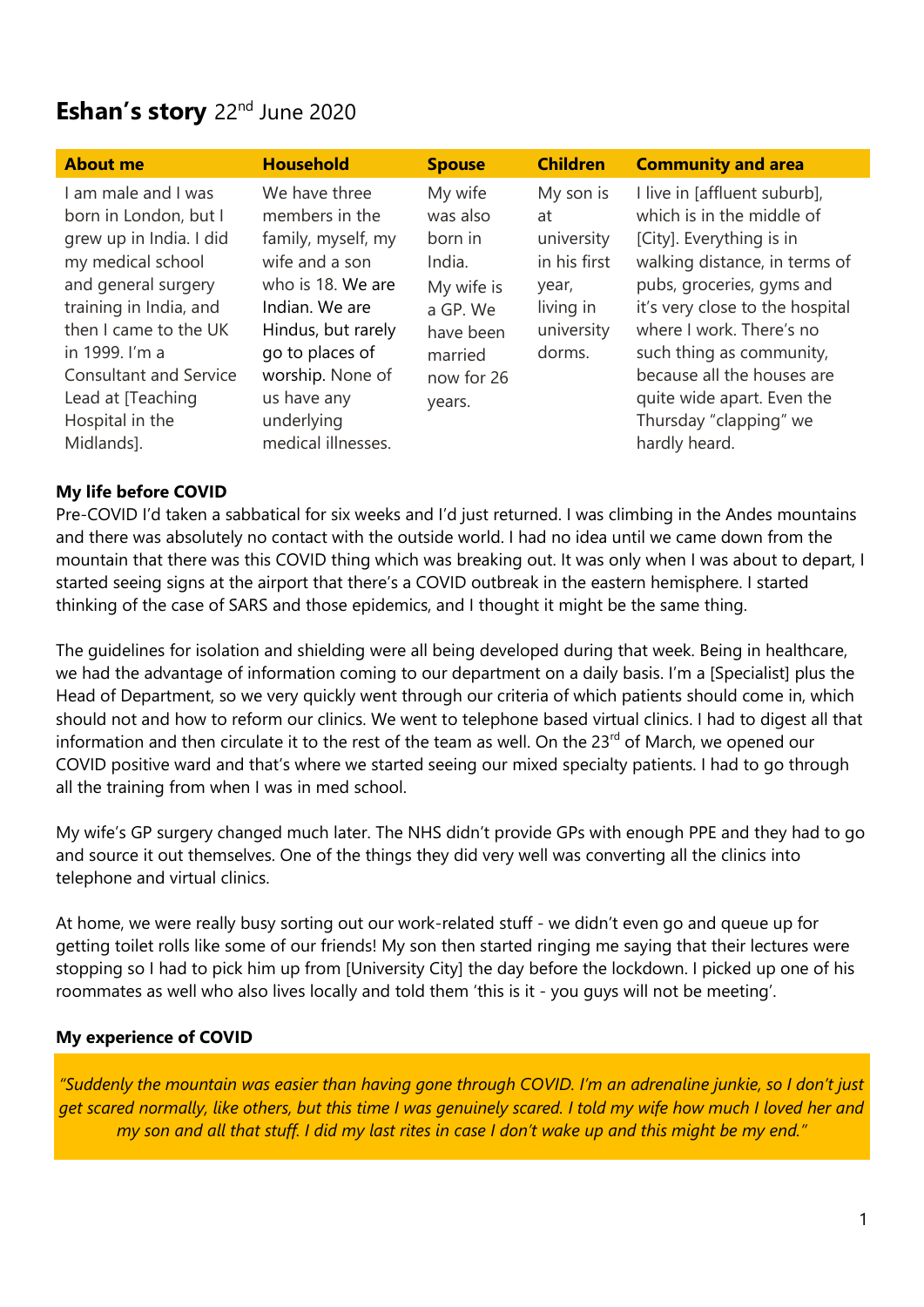Within two or three weeks of returning from the sabbatical, COVID hit me bad. It's highly likely that it was from the ward. I went for a run one evening and I felt really achy and tired. I was physically extremely fit – I was on the peak of a seven thousand metre mountain in South America, which requires considerable endurance and training. I thought, why am I so tired? My taste had gone and I had a temperature, but it was so light that I still went into work in the morning. They said 'you've got a fever - you need to go and isolate'. So I just stuck myself to one room. My son wasn't allowed in the room, only my wife came in with food and things.

For the first four days it was like malaria - swinging temperatures and sweats, my breathing was fine. Then I started feeling really unwell and my body was hurting so much that I couldn't move. I felt as if someone was standing on my chest. I was taking lots of paracetamol and vitamin supplements. I was on the phone for almost thirty minutes before I could get through. NHS 111 advised me something which really didn't help. I really feel for people without any medical knowledge who have gone through all these things and lost their loved ones and all that, for very, very basic information, which 111 was providing.

Then one evening I just passed out and the paramedics came. Having been to the Intensive Care Unit myself, I was very worried about going into hospital. I know hospitals are fully laden with secondary bacterial infections. The ICU had a bed reserved for me, but I decided not to go in - I had a lot of confidence about my lungs. I feel that was the right decision because I had all the kit at home with me.

The following morning the hospital sent lots of stuff home. Someone came in PPE and did all my blood tests and ECGs at home. Everything came back very high and my chest was still not right. Some papers had come out about combination usage of doxycycline and amoxicillin, so they sent me both and I started taking the antibiotics. 48 hours later (on day 12) my fever came down. By then I was completely exhausted and had lost six kilos in weight. A pretty miserable experience really.

### **My life after COVID**

Although I'm 51, prior to COVID, my chronological age was 43 and as of yesterday my chronological age is 49. So I'm still better than the vast majority but my chest is not right and I still have residual weakness. I saw a respiratory physician about three weeks ago who advised me to have a CT scan and lung function tests. I really need to get on top of my lungs, because I am planning to climb one of the mountains in the Himalayas – Everest, which is an eight thousand metre peak.

Even staying in the same household, my wife had no symptoms. My son was slightly unwell two or three weeks after I had it, but it didn't last for long. When I was going through the COVID crisis my wife had to isolate for two weeks, but she managed to work from home.

#### **Why my COVID experience matters**

If you look at my department there are only three white guys. Everyone else is BME background and we are all frontline staff. You just look at the healthcare in general, the NHS healthcare, there's a considerable amount of BME staff in there. The vast majority of people I know who had severe COVID illness were all BME. So myself, a max-fax surgeon, another gynaecologist and a couple of Filipino nurses.

There has absolutely been no form of monetary compensation or even an acknowledgement, other than the public clapping on Thursday, for working on the frontline. When all the banking crisis happened, they still got their millions and their pensions. No one died there. Here our healthcare people have died - lots of BME people have died and nothing has been done about that. Organisations like Sainsbury or M&S have recognised frontline work, but what has the government done about it? Absolutely zilch. Nothing.